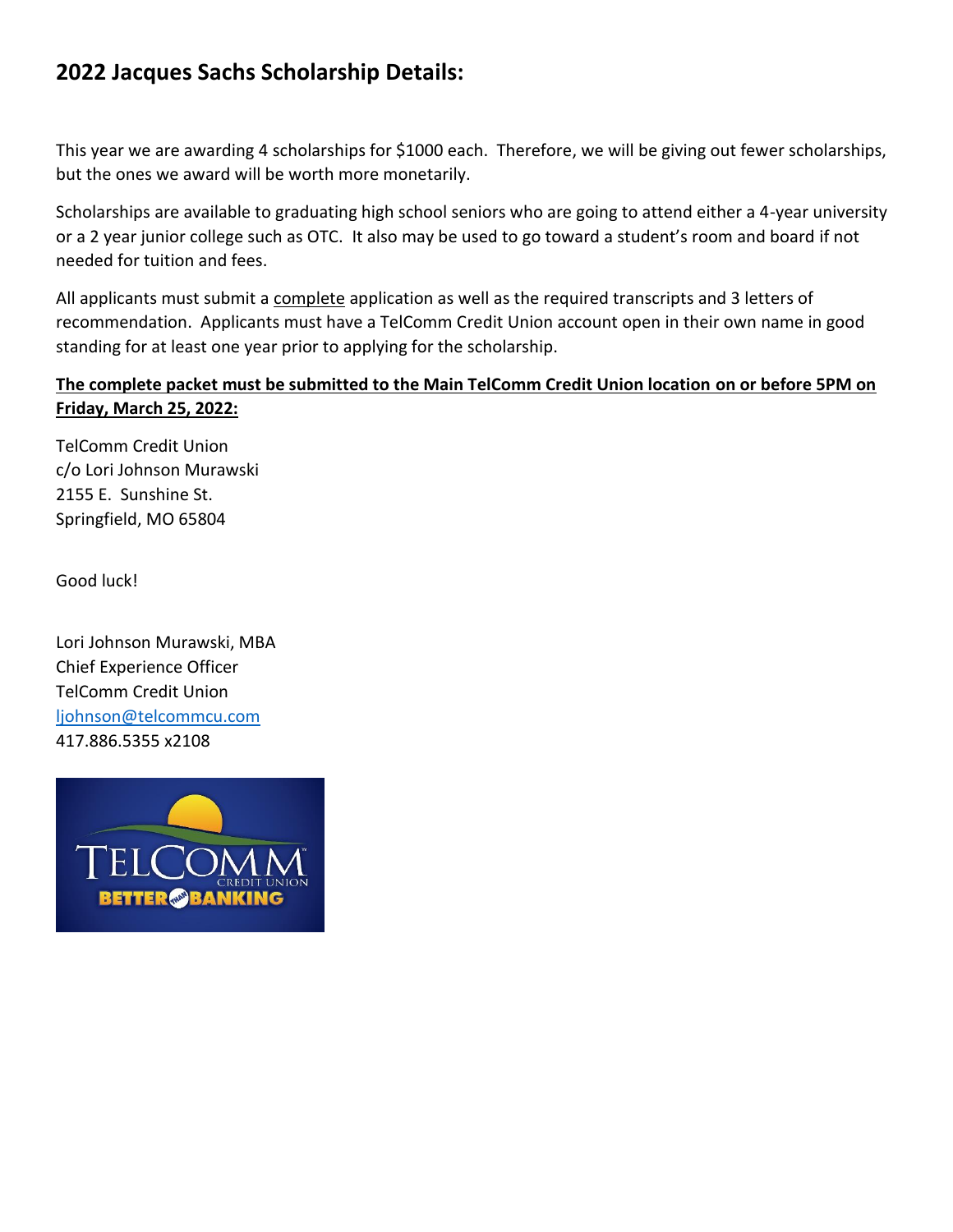

## Jacques Sachs Scholarship Application

| Applicant Name Lawrence and Contract and Contract and Contract and Contract and Contract and Contract and Contract and Contract and Contract and Contract and Contract and Contract and Contract and Contract and Contract and |  |  |  |  |  |  |  |
|--------------------------------------------------------------------------------------------------------------------------------------------------------------------------------------------------------------------------------|--|--|--|--|--|--|--|
|                                                                                                                                                                                                                                |  |  |  |  |  |  |  |
| Date of Birth ________________________________Home Phone _________________________Cell Phone ________________                                                                                                                  |  |  |  |  |  |  |  |
|                                                                                                                                                                                                                                |  |  |  |  |  |  |  |
|                                                                                                                                                                                                                                |  |  |  |  |  |  |  |
|                                                                                                                                                                                                                                |  |  |  |  |  |  |  |
| Education Information (Must submit your high school transcript)                                                                                                                                                                |  |  |  |  |  |  |  |
|                                                                                                                                                                                                                                |  |  |  |  |  |  |  |
|                                                                                                                                                                                                                                |  |  |  |  |  |  |  |
| What college are you planning to attend? (Name and mailing address)                                                                                                                                                            |  |  |  |  |  |  |  |
|                                                                                                                                                                                                                                |  |  |  |  |  |  |  |

Anticipated Major or Area of Study?

Have you applied and been accepted? Y N

#### **Recommendations**

Your application must include three written references from a person not related to you. We prefer that one be a teacher or counselor at your school. The form attached to this application may be copied and given to those writing a reference on your behalf. Please list your three references and their occupation/relationship to you.

| Occupation/Relationship |
|-------------------------|
| Occupation/Relationship |
| Occupation/Relationship |

#### **Signature**

I, the applicant, certify the information provided in this application is complete and accurate to the best of my knowledge.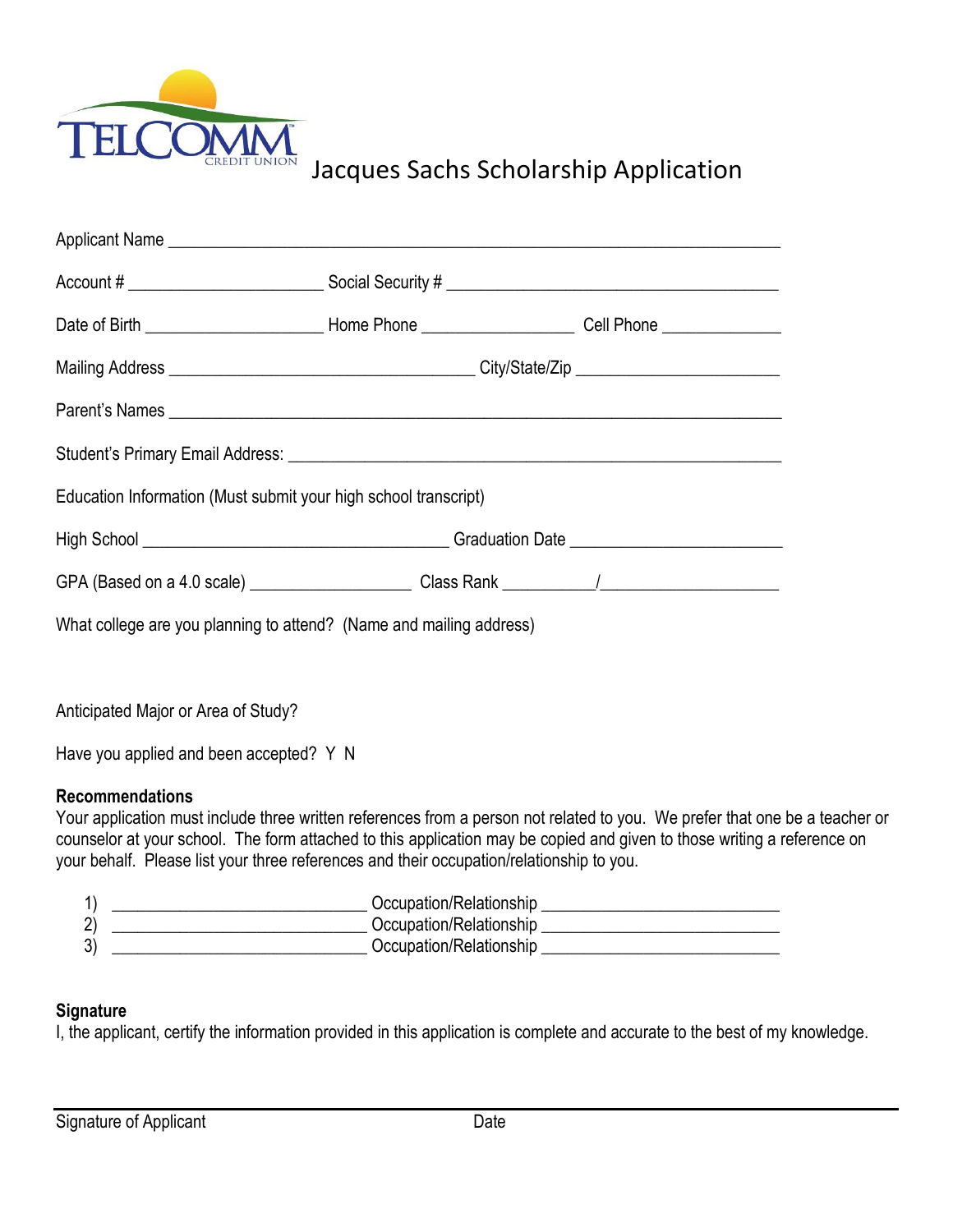#### **Activities Information**

List all the activities (school and community) in which you have participated listing any awards or honors received. Please indicate if you held an office or leadership position as well. You may attach a separate sheet if necessary.

| Name & Description of Activity | Awards/Honors/Offices | <b>Years Participated</b> |  |
|--------------------------------|-----------------------|---------------------------|--|
|                                |                       |                           |  |
|                                |                       |                           |  |
|                                |                       |                           |  |
| <b>Employment Information</b>  |                       |                           |  |

List all the jobs you have held (if applicable) including the name and contact information for supervisor who can verify your employment. Briefly describe your responsibilities and hours worked per week. You may attach a separate sheet if necessary.

| Employer | Supervisor/Contact # | Responsibilities | Dates Employed | Hrs. Per Week |
|----------|----------------------|------------------|----------------|---------------|
|          |                      |                  |                |               |

#### **Essays**

Please include an essay written on one of the following topics:

- a. What is the most important financial lesson you have learned, and how does your TelComm Credit Union membership factor into that lesson?
- b. How would you attract Millennials to become members of TelComm Credit Union?
- c. How is TelComm Credit Union different from other financial institutions?

#### **References**

Please include your reference letters in this packet. We have included an instructional letter for your references to use as a guide.

#### **Transcript**

Please include your school transcript in this packet.